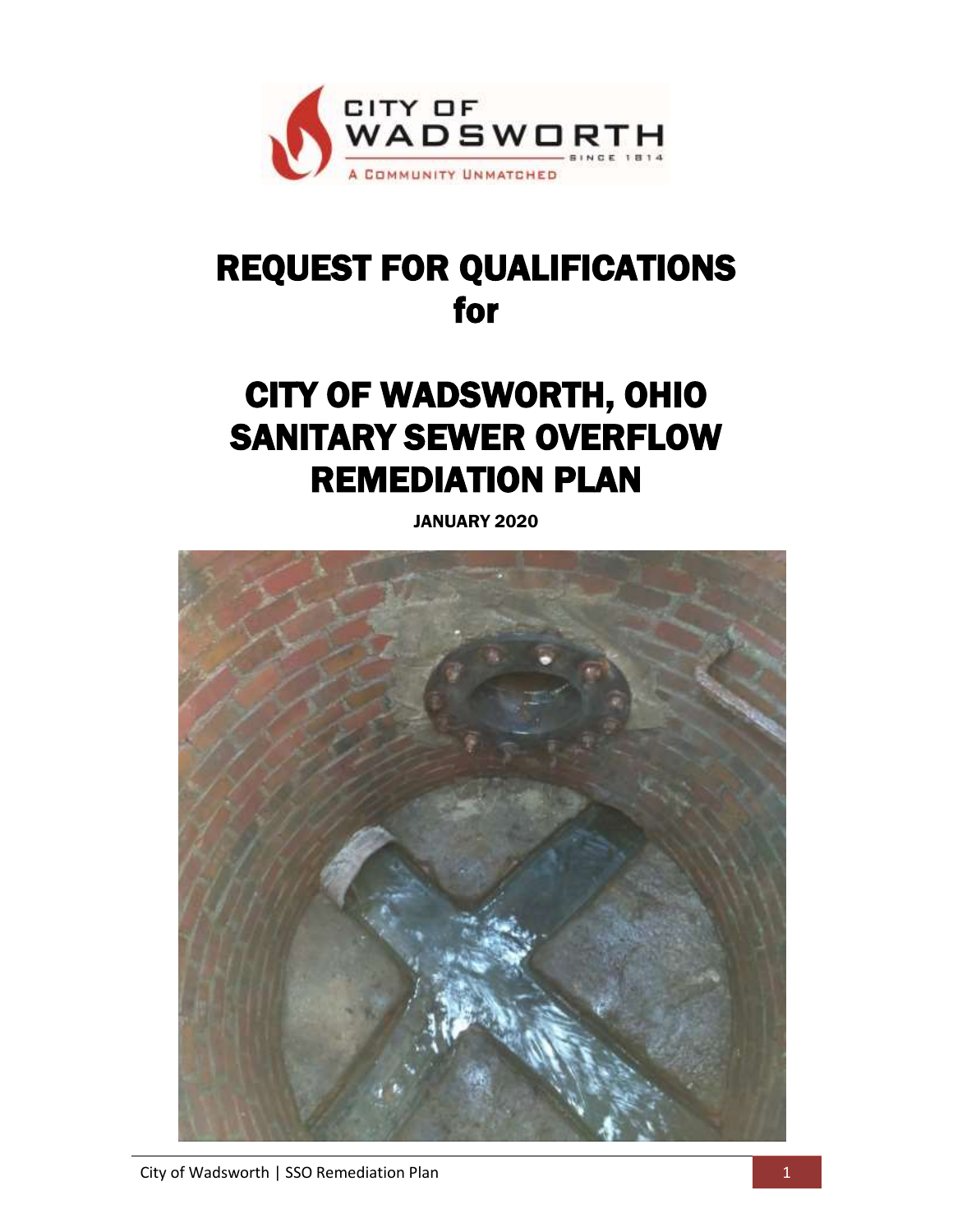*This page was intentionally left blank*.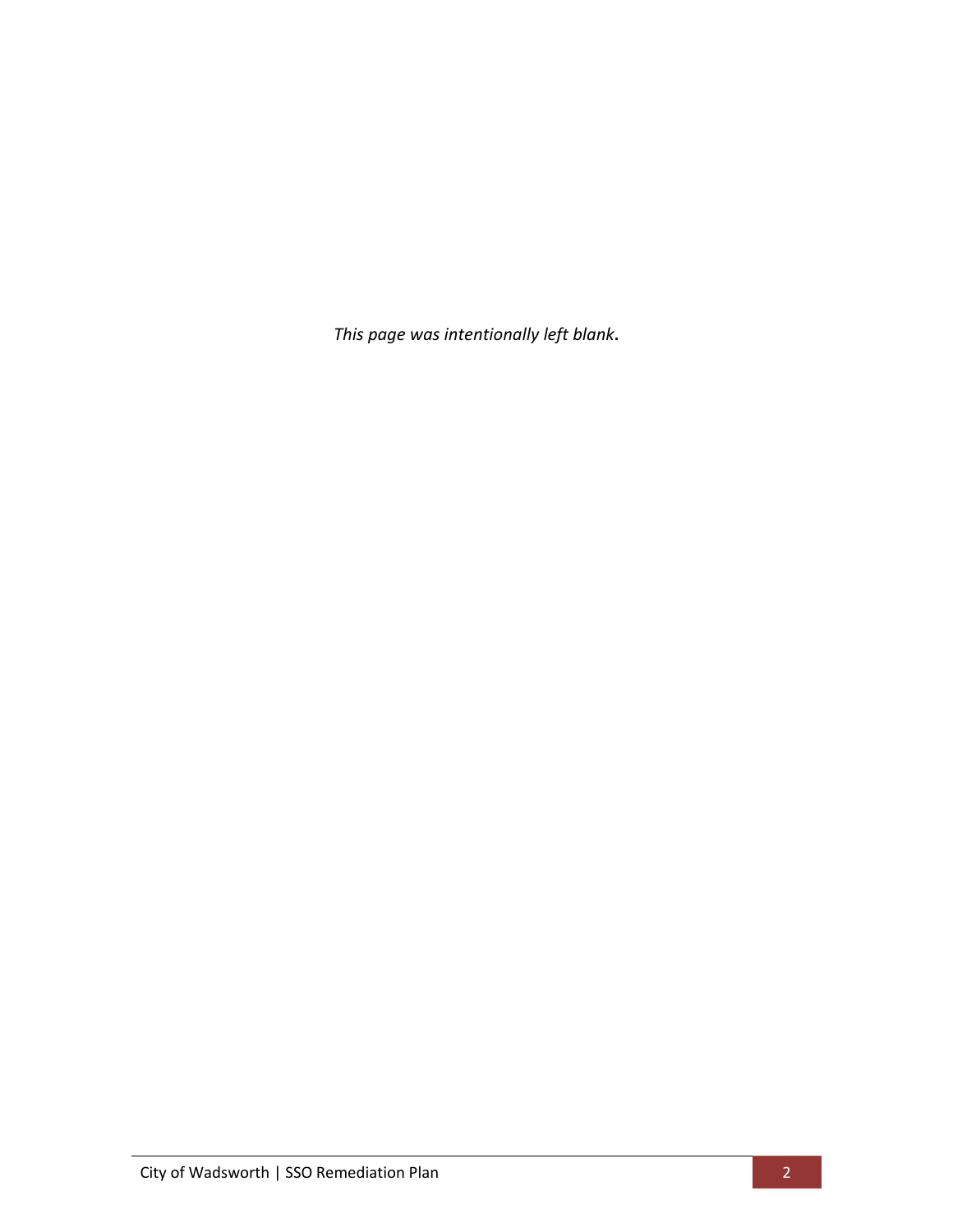# **INTRODUCTION & BACKGROUND:**

The City of Wadsworth (City) owns and operates a wastewater treatment facility and collection system. The wastewater collection system consists of approximately 105 miles of sewer pipelines, ranging from 8‐inch sewer lines to large 42‐inch sewer lines. The collection system also includes approximately 2 miles of sanitary force main and 4 lift stations. The City's wastewater treatment facility treats 3.98 million gallons per day (MGD).

The City is requesting proposals from qualified consulting firms (Consultant) to provide professional services to assist with meeting the requirements and address compliance of its National Pollution Discharge Elimination System (NPDES) Permit (#3PD00022\*TD) in regard to the development of a Sanitary Sewer Overflow (SSO) Remediation Plan.

It is anticipated that one firm may not have all the experience and expertise needed to comply with all aspects of the project, and that the prime Consultant shall develop a project team of sub-consultants with the required skills and experience needed to complete all required tasks. The selected consultant and/or their sub-consultants shall possess demonstrated expertise in SSO remediation planning, flow monitoring, hydrologic and hydraulic modeling, design of SSO infrastructure controls, implementation planning, and cost estimating.

Consultants who submit proposals for this project must be licensed Professional Engineers in the State of Ohio and with demonstrated experience in preparing SSO Remediation Plans and/or projects similarly related. To be considered, interested parties must submit their Proposals in accordance with the requirements set forth in this RFQ.

# **PROJECT LOCATION:**

The City is aware of nine (9) existing SSO's in the system. Below are a map and a brief description of each: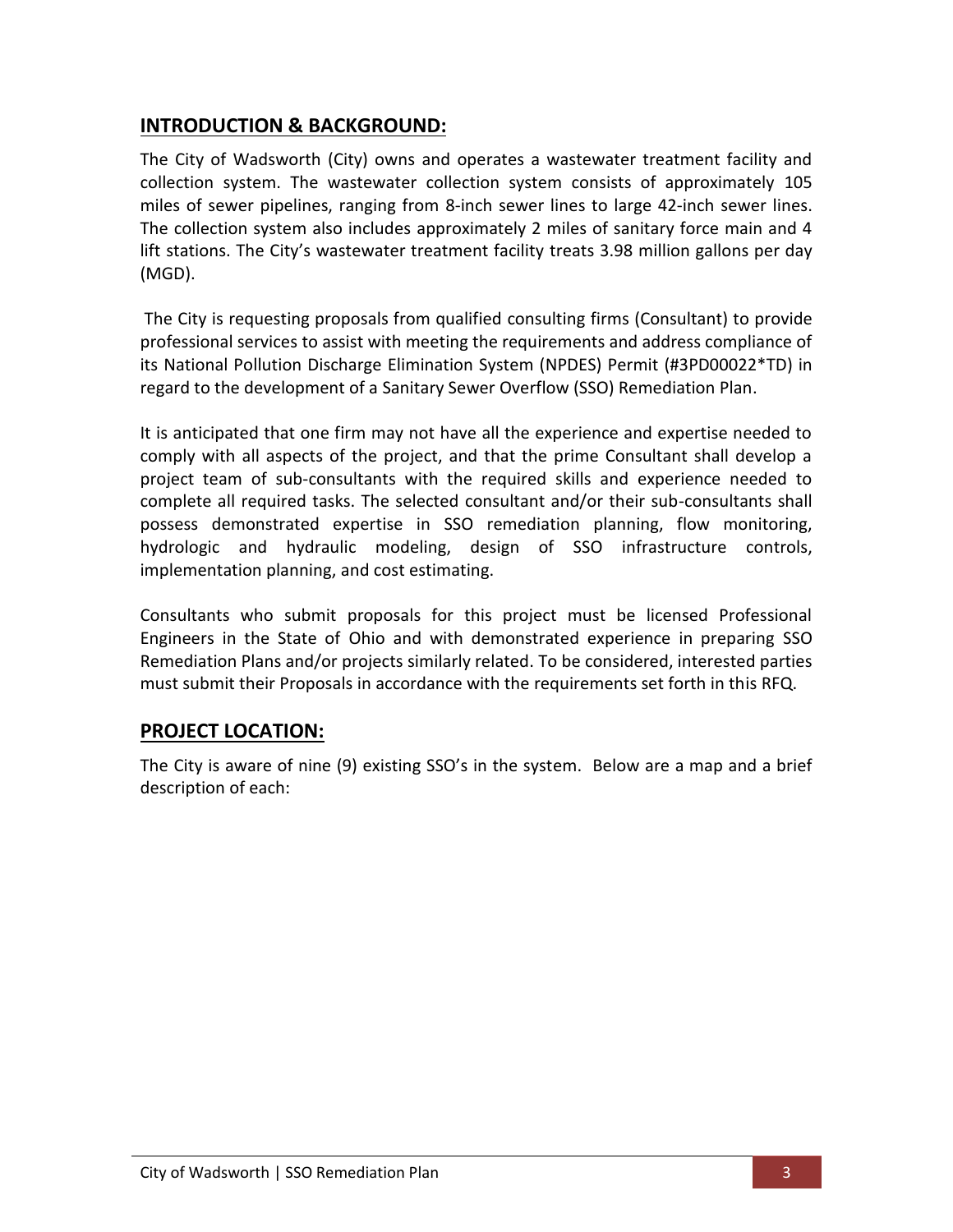

1. **271 Brouse** – The sanitary line is an 8" line with an 8" overflow discharging into a storm sewer that ultimately discharges to a tributary to Blockers Creek. A tideflex device was installed on November 21, 2019 to prevent stormwater from entering into the sanitary sewer.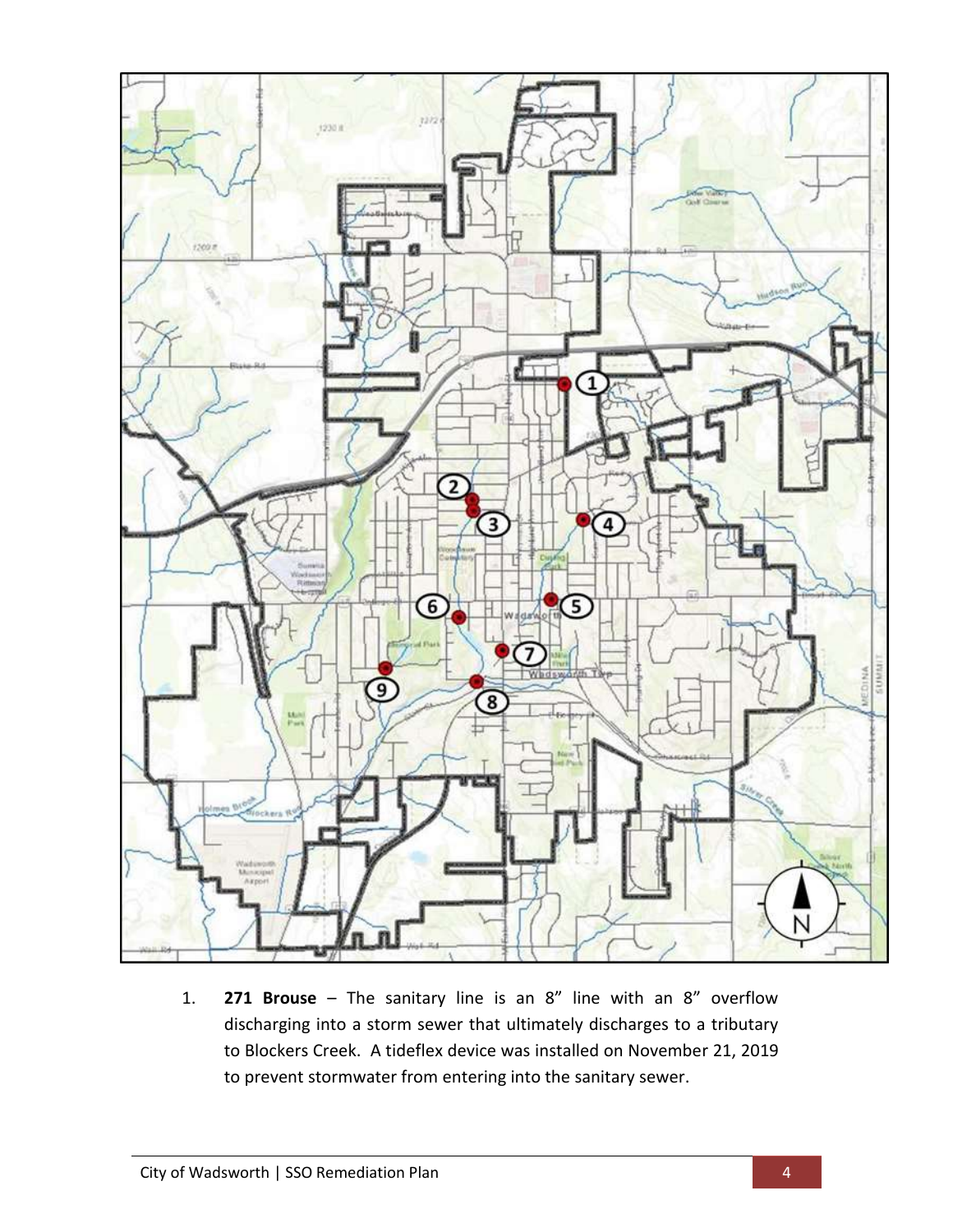- 2. **Orchard & Tolbert** The sanitary line is a 10" line with a 12" overflow discharging into a storm sewer. There is an inline tideflex on the overflow pipe in the sanitary manhole to prevent stormwater from entering the sanitary sewer. This ultimately discharges to Orchard Creek.
- 3. **Orchard & Simcox** The sanitary line is a 10" line with a 10" overflow discharging directly into Orchard Creek. There is an external tideflex on the end of the discharge pipe into the creek to prevent stormwater from entering the sanitary sewer. The external tideflex was damaged during a rain event. A new inline tideflex was installed on November 21, 2019 to replace the external tideflex.
- 4. **Brookwood Lift Station** There is a 10" overflow on the wet well of this lift station. It discharges into a storm sewer that ultimately discharges to a tributary to Blockers Creek. There is a tide flex on the discharge of the overflow in the storm basin.
- 5. **253 Broad** The sanitary line is an 8" line with a 10" overflow discharging into a storm sewer that ultimately discharges to a tributary to Blockers Creek. There is no device on this overflow to prevent stormwater from entering the sanitary sewer.
- 6. **236 Mills St.** The sanitary line is an 8" line with a 10" overflow discharging into a tributary to Blockers Creek. A tideflex device was installed on November 21, 2019 to prevent stormwater from entering into the sanitary sewer.
- 7. **251 Main St.** The sanitary line is an 8" line with a 10" overflow discharging into a storm sewer that ultimately discharges to a tributary to Blockers Creek. There is no device on this overflow to prevent stormwater from entering the sanitary sewer.
- 8. **Rainbow & Mill** The sanitary line is a 15" line with a 12" overflow discharging directly to Blockers Creek. There is no device on this overflow to prevent stormwater from entering the sanitary sewer.
- 9. **Ringer** The sanitary line is a 10" line with a 12" overflow discharging to a tributary to Blockers Creek. There is no device on this overflow to prevent stormwater from entering the sanitary sewer.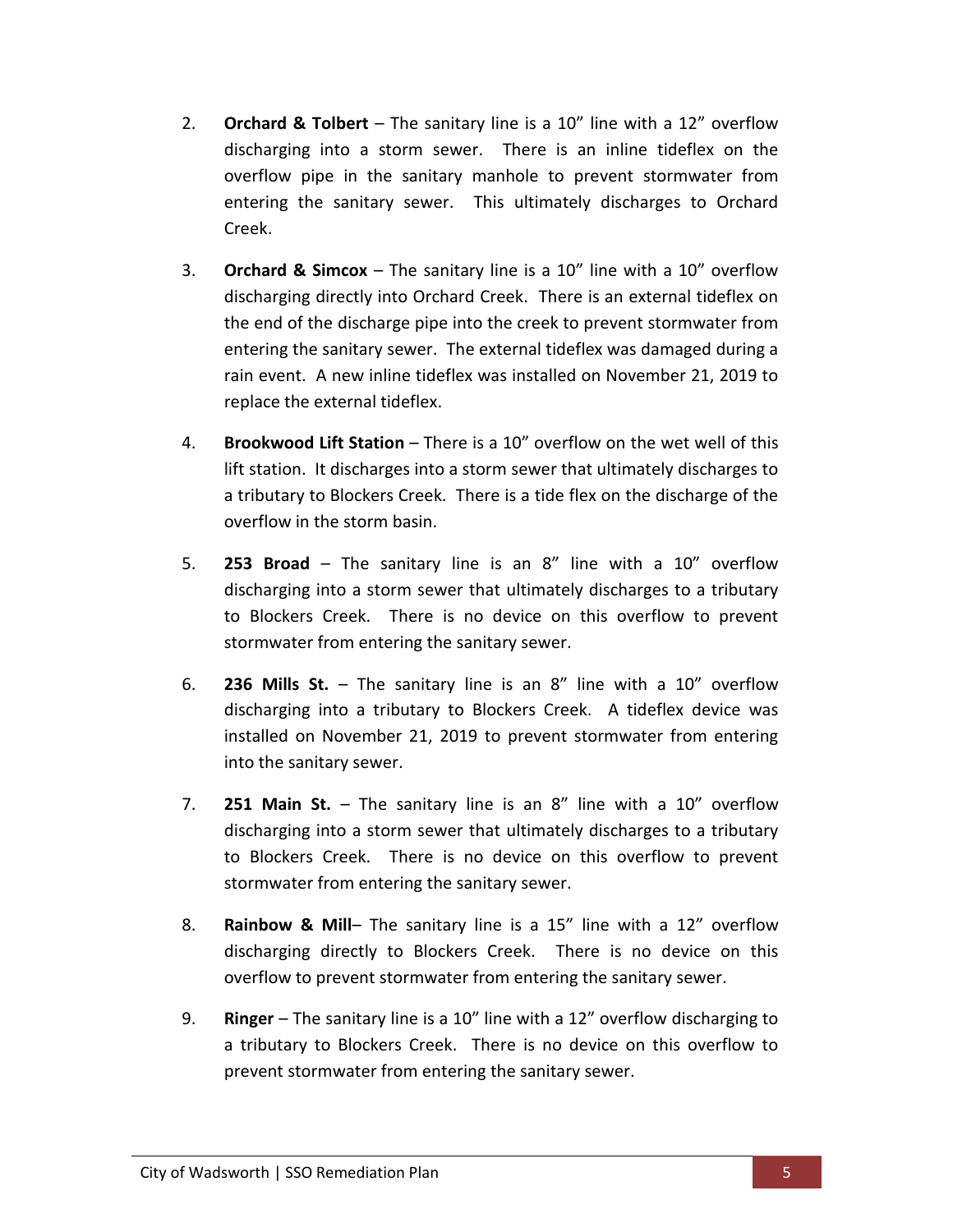## **SCOPE OF WORK:**

The work necessary for developing a SSO Remediation Plan includes three general steps. The first step is to assess the nature of each SSO, including a determination of its cause, frequency and impacts. This information is then used in the second step which is to evaluate the applicability of a wide range of available tools in the process of determining an appropriate course of action. The third step is to select and develop a plan to implement the most applicable mechanism(s).

The following recommended scope of work for the project is meant to provide a guideline for the preparation of proposals. Responses to this RFQ may suggest alternative approaches to the scope, so long as the end result is achieved.

### **TASK 1: PROJECT MANAGEMENT**

- 1. Project Management
	- a. Kick-off meeting A kickoff meeting with City staff and the Consultant shall take place to define new and assess existing goals of the project including expectations, schedule, communication, etc.

The consultant is responsible for all meeting materials including agendas, minutes, presentations (i.e. PowerPoint), and supplemental handouts. The materials shall be submitted to the City 3 days in advance for approval. All material must be given to the City in original file and pdf format. Minutes shall be compiled and submitted to the City within 1 week.

- b. Bi-weekly to weekly short telephone calls with the City's Project Manager
- c. Identify project milestones and deliverables. Propose a meeting schedule to discuss milestones and present deliverables.
- d. Monthly progress update and key milestone meetings

The consultant is responsible for all meeting materials including agendas, minutes, presentations (i.e. PowerPoint), and supplemental handouts. The materials shall be submitted to the City 3 days in advance for approval. All material must be given to the City in original file and pdf format. Minutes shall be compiled and submitted to the City within 1 week.

- e. Develop and maintain an action log
- f. Status updates Written project status updates must be submitted a minimum of once per month. These short memo type updates should include percent complete for each task; key task activities performed over the period; budget, scope, or scheduling issues; key activities to be performed over the next period and upcoming milestone dates.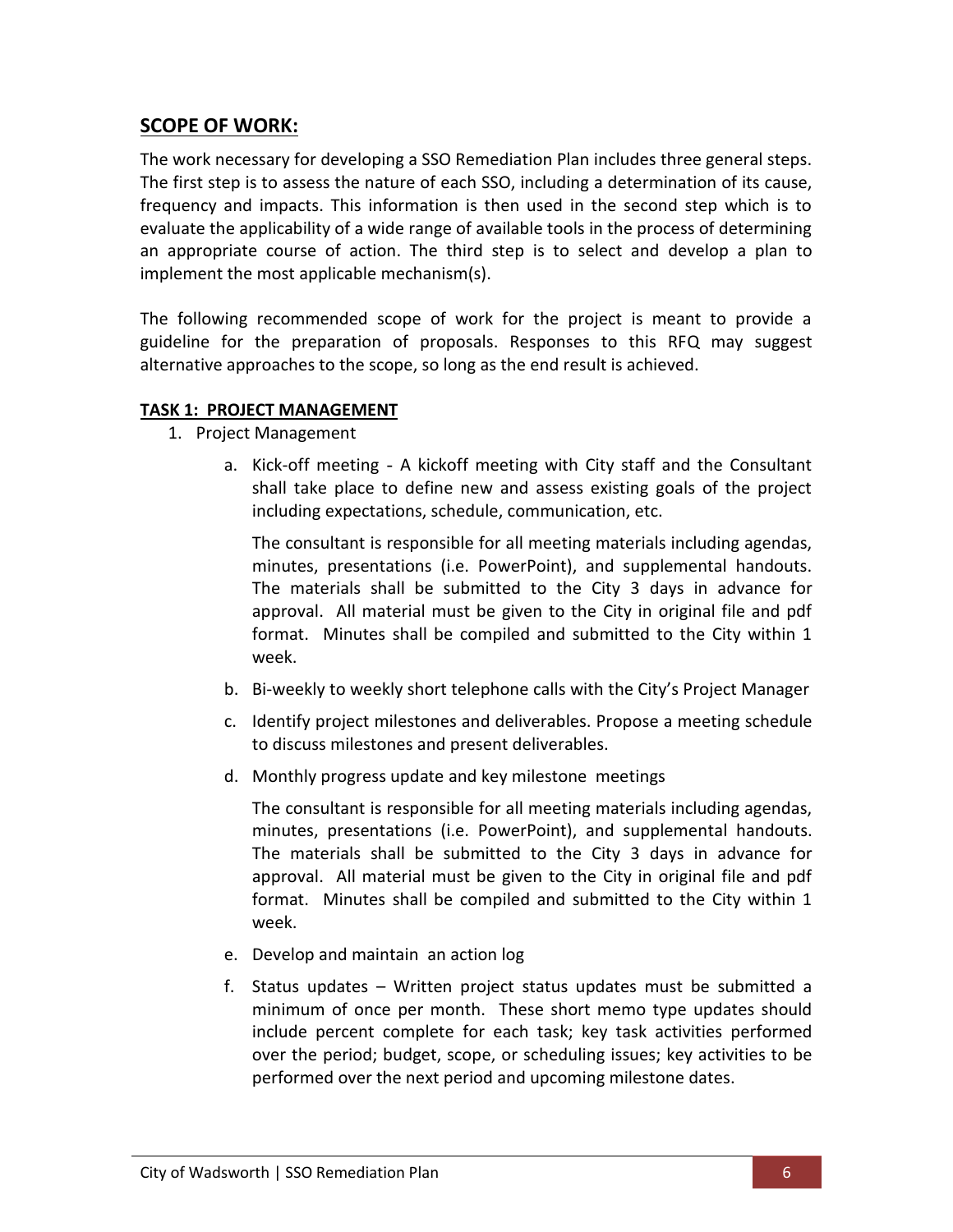g. Public Meeting - A public meeting with key City officials and other public stakeholders may be necessary upon completion of this work to discuss process, findings, and review of the Capital Improvement Plan.

The consultant is responsible for all meeting materials including agendas, minutes, presentations (i.e. PowerPoint), and supplemental handouts. The materials shall be submitted to the City 3 days in advance for approval. All material must be given to the City in original file and pdf format. Minutes shall be compiled and submitted to the City within 1 week.

Deliverables: Meeting agendas, presentations, supplemental handouts, and meeting minutes; project schedule; action log; and Status updates

### **TASK 2: PLANNING**

- 2. Planning
	- a. Review historical documents and information provided by the City or acquired through public sources as necessary to develop an understanding of the project.
	- b. Establish Planning Criteria: Establish performance-based criteria suitable for assessing the condition of each system component.
	- c. Design Criteria: Establish design criteria suitable for performing hydraulic analysis of the collection system. Establish method for calibration.

Deliverables: Basis of Design/Criteria Memo

One (1) electronic copy & 3 hardcopies

### **TASK 3: ASSESSMENT AND ANALYSIS**

- 3. Assessment and Analysis The first step is to assess the nature of the SSO, including a determination of its cause, frequency and impacts.
	- a. Perform Condition Assessment
		- i. Prepare System Inventory: Develop and execute an approach for preparing a system inventory. The approach should be compatibile with GIS.
		- ii. Collect Field Data: Develop and execute an approach for collecting field data if the City has insufficient historical data for condition assessment.
		- iii. Evaluate Condition of Assets: Based on historical data, CCTV videos and field data, evaluate the condition of the collection system in terms of application of planning criteria.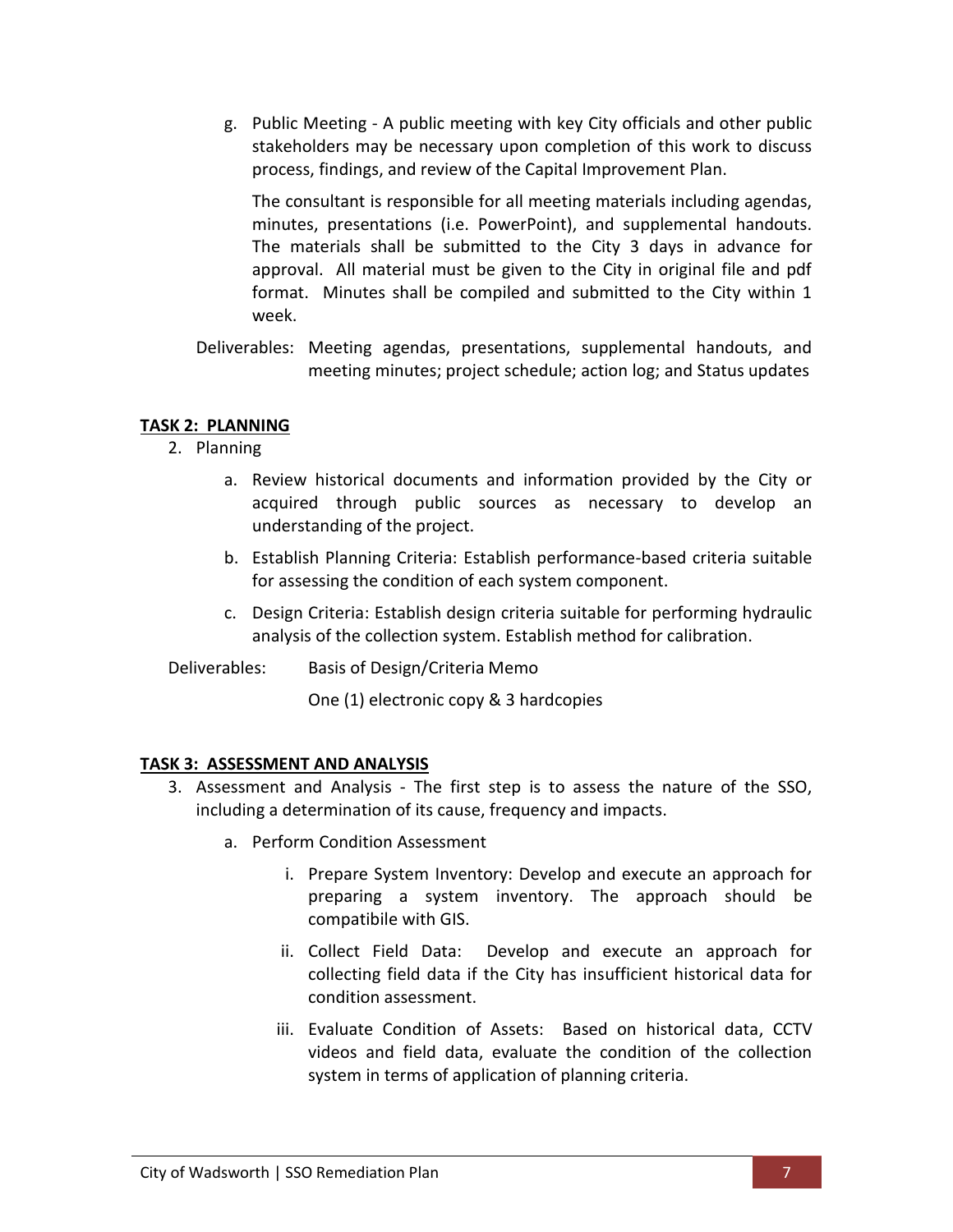- iv. Identify Performance Deficiencies: Note any locations or system components that have insufficiency performance according to planning criteria.
- b. Flow Monitoring
	- i. Create and implement a flow monitoring plan and build a calibrated hydraulic model for both wet and dry conditions.
- c. Hydrologic and Hydraulic Modeling
	- i. Include hydraulic modeling and the identification of sanitary sewer system capacity constraints. The evaluation must provide estimates of peak flows (including flows from SSO's that escape from the system) associated with conditions similar to those causing overflow events, estimates of capacity of key system components, hydraulic deficiencies (including components of the system with limiting capacity) and major sources that contribute to the peak flows associated with overflow events.
	- ii. Develop Wastewater Model, including Calibration. Program a computer model of the collection system, or portions thereof, suitable for hydraulic analysis of system loading. The City has no preference for modeling software. (Please describe proposed software intended for use on this project.) Upon completion of the project, the Consultant shall transmit a copy to the City.
- Deliverables: Condition Assessment Technical Memo; Calibrated Model files; Flow Monitoring Technical Memo

One (1) electronic copy & 3 hardcopies

### **TASK 4: EVALUATION**

- 4. Evaluation: Evaluate the applicability of a wide range of available tools in the process of determining an appropriate course of action.
	- a. Recommend Mitigation. Develop mitigation to address each SSO. If there are multiple options for mitigation, prepare an alternatives table, as well as make a recommendation on the most suitable option.

Deliverables: Mitigation Technical Memo

One (1) electronic copy & 3 hardcopies

## **TASK 5: CAPITAL IMPROVEMENT PLAN**

- 5. Prepare Capital Improvement Plan
	- a. Identify Projects: Summarize all identified projects recommended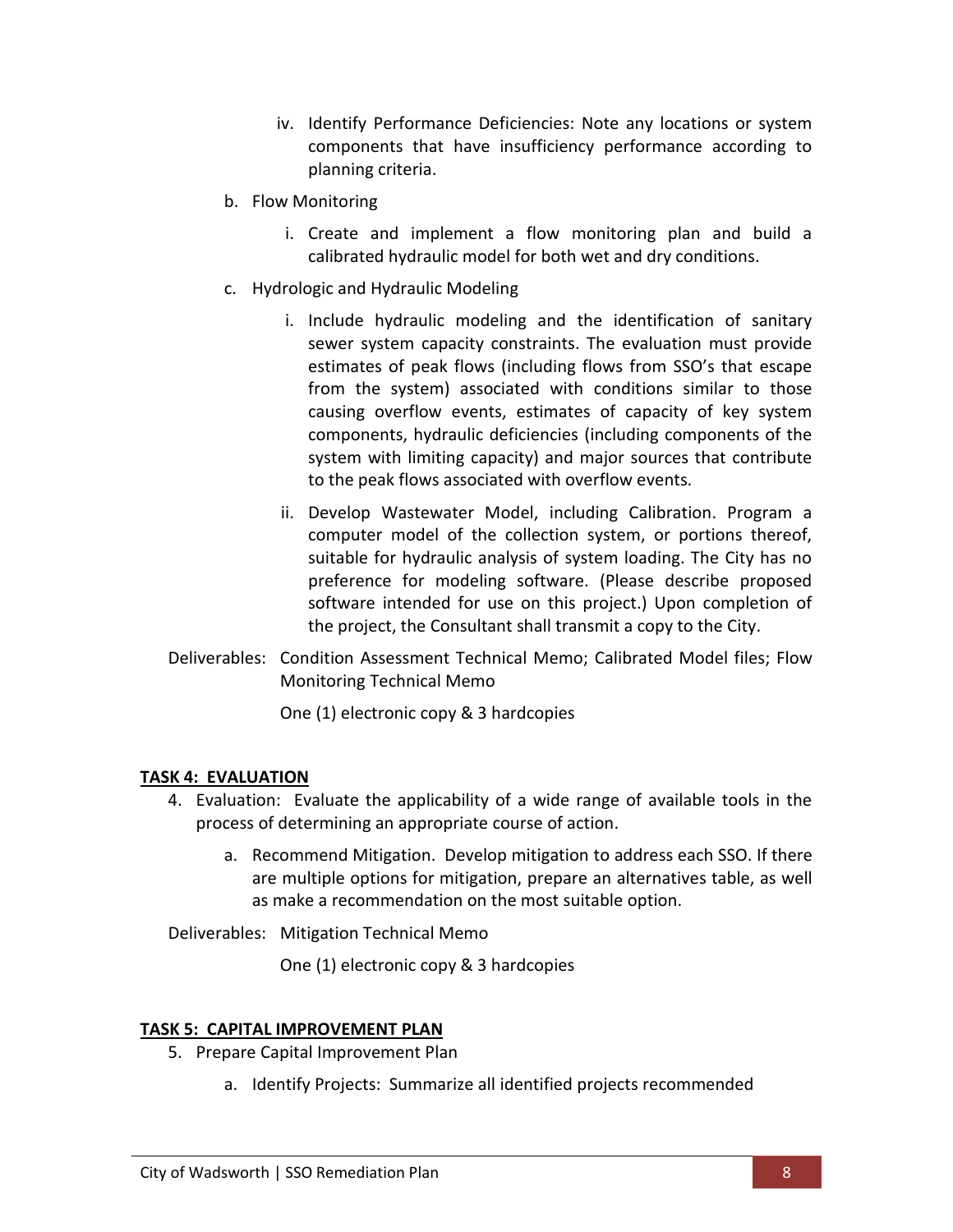- b. Establish Prioritization Criteria: Establish criteria for determining the prioritization of the identified projects
- c. Develop planning-level cost estimates
- d. Identification of possible sources of funding
- e. Implementation schedule.
- Deliverables: SSO Remediation Plan, which assembles the Capital Improvement Plan, Design Criteria, Technical Memos and appendices presented above into one complete document adding an executive summary and other sections as needed to meet the purpose of this project. The Technical Memos should be written so they easily become chapters in the final report. Consultant shall furnish City with an electronic source file of the final SSO Remediation Plan and deliver five (5) printed and bound copies.

#### **TASK 6: ADDITIONAL SERVICES (ALLOWANCES)**

6. Additional Services

The City may require additional services from the Consultant for items not specifically included in the aforementioned Tasks. These services may consist of, but not be limited to, additional investigative and/or design services. It is the City's intent to determine the appropriate price for Additional Services during negotiations with the selected Consultant.

The funds associated with additional and general allowances may only be used following written authorization from the City Engineer.

- a. Perform Ongoing As-needed Hydraulic Analysis for a period of three (3) years
- b. CCTV and Cleaning
- c. Design of "early action" projects
- d. Installation of level sensors
- e. General Allowance

#### **NOTE:**

The consultant should base the Technical Approach section of the proposal on the described tasks and the description of the project and services in this RFQ.

Negotiation of the Scope of Services with the successful consultant will begin with a project specific version of the above Scope of Services. The successful consultant will work with the City to revise and refine the Scope of Services to meet the City's needs for the Project.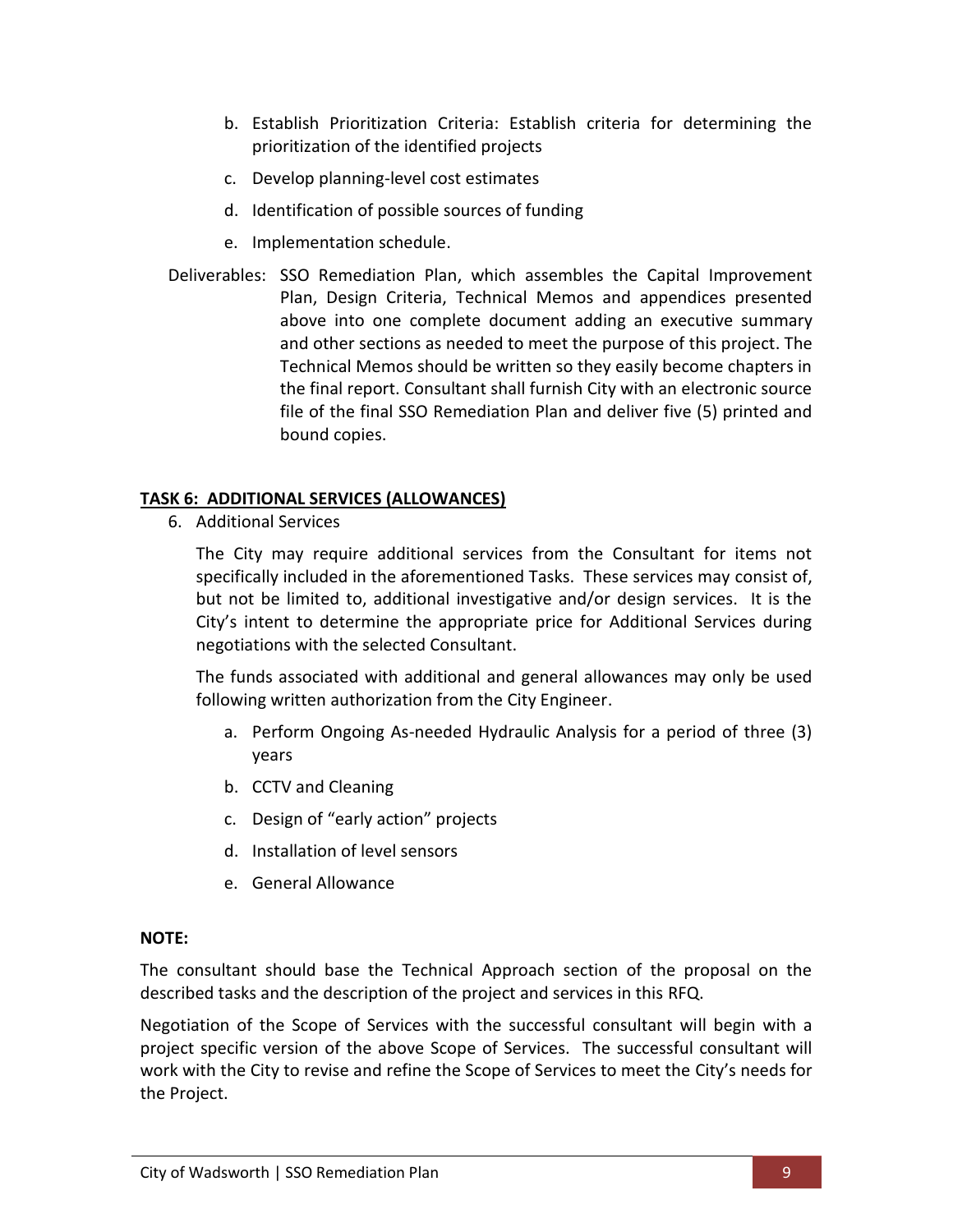The Consultant may include additional scope of service tasks for the City to consider for the overall success of the project. The Scope of Services should describe each step in the overall review, analysis and completion of the project. The City is interested in innovated cost‐ effective approaches to completing the project tasks and the final Scope of Services will be subject to negotiation. Provide a schedule based on the notice to proceed date including deliverables for performing the tasks identified in the scope of services.

## **PROPOSAL FORMAT AND REQUIREMENTS:**

The proposal shall be limited to 25 pages with a page size of 8  $\frac{y''}{x11''}$ , single space and type size shall not be less than 10 point font for each response item. Note for pagecounting purposes, a page equals a one-sided sheet. Any additional information that the consultant wishes to include that is not specifically requested should be included in an appendix to the proposal. Consultant teams are encouraged to keep the proposals brief and concise, but sufficiently detailed to allow evaluation of the study understanding and approach.

In order to simplify the evaluation process, the City is seeking proposals in the following format:

**Cover Letter (one page maximum):** The letter shall be signed by a principal or other member of the Consulting firm who is authorized to contractually bind the firm and to negotiate a contract with the City. Provide name, title, address, email, and telephone number of the authorized person and the contact, if not the same individual.

**Project Overview:** Provide a narrative description of the project based on the Scope of Work presented in the RFQ. Include any issues that you believe will require special consideration for this project. Staff will assess your understanding of all aspects of the project based on the overview.

**Description of Project Approach:** Briefly describe the project understanding and approach used by your firm. Give a brief description of issues you believe significant on this project and a brief outline of your project approach. Describe any anticipated risks of this project. Include any unique resources or practices you plan to apply to this project and discuss the strengths of your firm to complete this project. Proposals will be evaluated in part on the consultant's understanding of key issues, challenges, and technologies that may determine the success of the project. The consultant may present information in the proposal related to concepts that significantly enhance the project.

**Team Qualifications:** Brief description of qualifications, the education, geographic location, and experience of the Project lead and team assembled for this project. The Consultant shall demonstrate sufficient experience and staffing of licensed professionals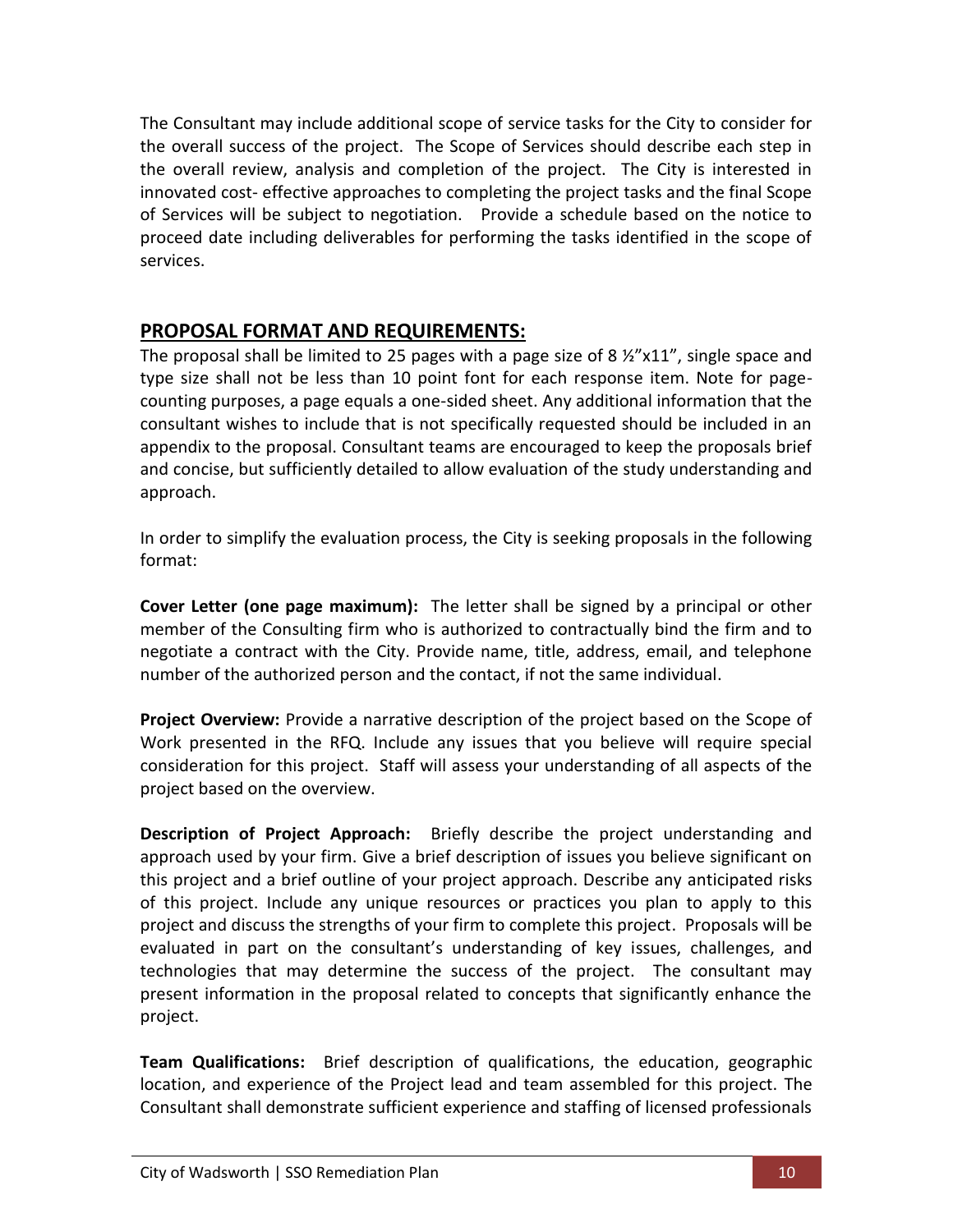(where relevant) and specialty professionals in the performance of all of the referenced Scope of Work tasks under this RFQ. In addition the Consultant should detail any additional experience with wastewater collection, conveyance, treatment and operations management, etc., as well as the performance of design, bid phase, construction administration services as related to control and/or treatment of SSO and/or Combined Sewer Overflow (CSO) discharges. Specific personnel should be identified for the tasks necessary for a complete response to this RFQ. Resumes or CVs should be provided in an appendix for each team member integral to the Project. A clear and comprehensive organization chart must be presented to illustrate the organization of the team and key team members. List the availability and commitment of each key team member throughout the timeline of the project. Include only those staff members who will be active members of the project team. Indicate the location of the office from which the project will be managed and/or the majority of the key personnel assigned to the project will be located. Locations of sub‐ consultant's offices shall also be identified.

- 1. Project Manager: The City expects the proposed project manager to lead the consultant project team, be the single point of accountability for project delivery, and provide the primary point of communication between the City and project team. Provide a description of the Project Manager and their qualifications for this project and a detailed list of previous projects worked on that are relevant to the project. If it is possible that more than one project manager will be assigned to various specialty areas, please provide multiple descriptions.
- 2. Key Support Personnel: Provide a brief list of key personnel that will be assigned to this project. Identify their area of expertise and how they have worked with the Project Manager on previous projects.
- 3. Subconsultants: Provide any key personnel with each subconsultant to be working on this contract. Include name, location, and percentage of the work to be completed by the subconsultant.

A request to replace or substitute any key personnel or sub-contractor for any reason, shall be provided to the City at least fifteen (15) calendar days in advance of such proposed replacement or substitution and the request shall contain sufficient justification, including identification of the proposed substitute and their qualifications, in sufficient detail to permit evaluation by the City.

**Comparable Project Experience:** Briefly describe three (3) projects performed within the last ten (10) years involving similar scopes of work, particularly any work performed for government agencies of similar nature. Include the following information:

1. Description and location of related projects and year of completion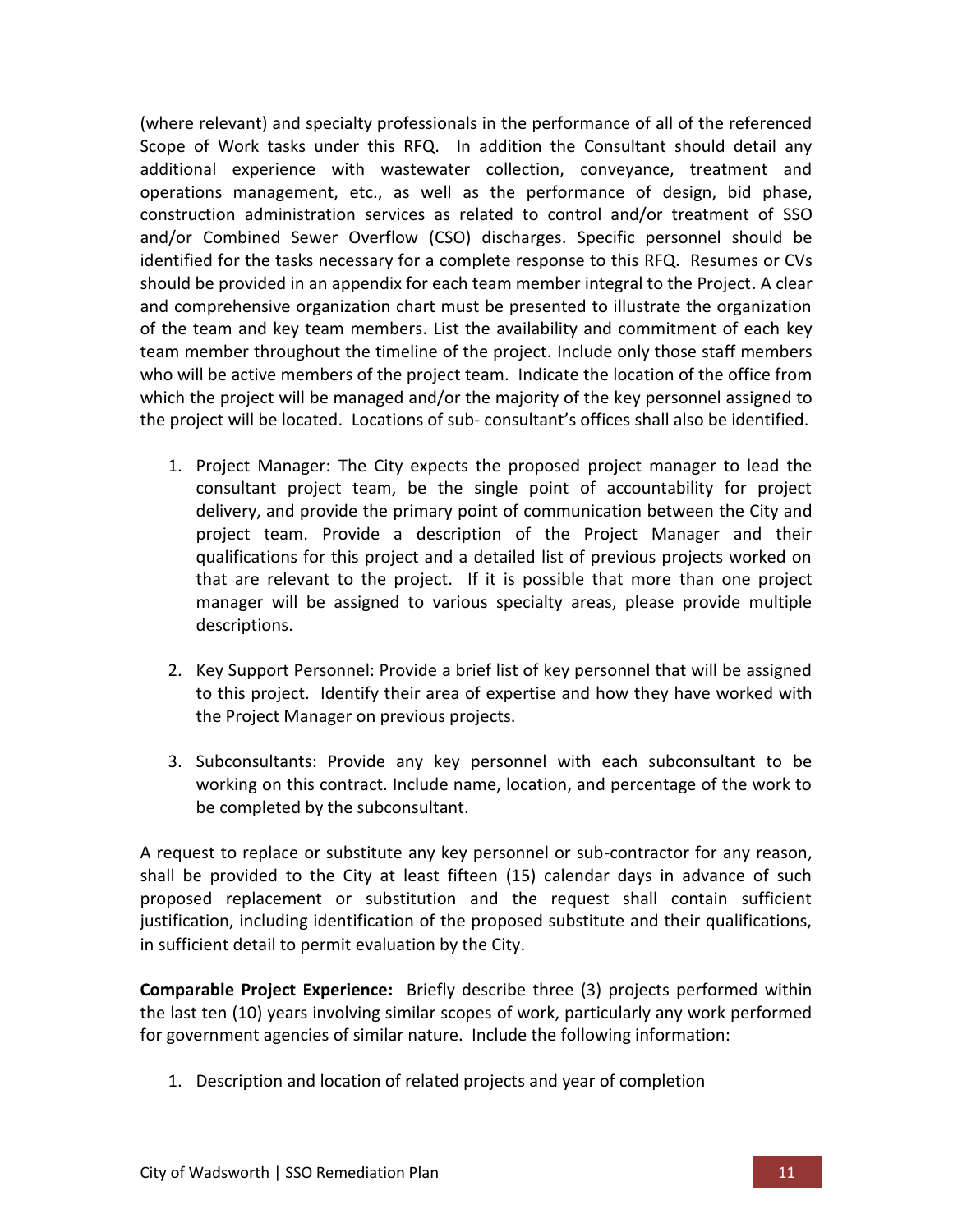- 2. Brief description of project/study and deliverables, geographic area covered under plan, and project timeline and budget. Indicate whether service met project budget and schedule.
- 3. Key personnel involved
- 4. Client name, contact person, physical address, email address, and telephone number.

**Proposed Project Schedule:** The City expects to conduct the Project over a period of approximately fifteen (15) months or less. The Consultant shall submit a proposed schedule to complete the entire project within this time period or earlier. The project schedule shall address the proposed scope of work and any recommended additional tasks and include an approximate timeline for completing each of the individual tasks and deliverables for that task as described in the scope of work. If the Consultant does not believe the 15 month timeframe is possible, include justification and a proposed schedule. Demonstrate your project team's capability of timely response and ability to meet milestones. Include the anticipated level of effort for each task outlined in the scope of services.

| <b>Task</b><br><b>Number</b> | <b>Task Name</b>                                              | <b>Approx. Schedule</b><br><b>Dates</b> | <b>Level of Effort</b><br>(hours) |
|------------------------------|---------------------------------------------------------------|-----------------------------------------|-----------------------------------|
| 1                            | <b>Project Management</b>                                     |                                         |                                   |
| 2                            | Planning                                                      |                                         |                                   |
| 3a                           | <b>Assessment and Analysis</b><br>(excluding Flow Monitoring) |                                         |                                   |
| 3b                           | <b>Flow Monitoring</b>                                        |                                         |                                   |
| 4                            | Evaluation                                                    |                                         |                                   |
| 5                            | Capital Improvement Plan                                      |                                         |                                   |
| 6                            | Allowances                                                    |                                         |                                   |
|                              | ΌΤΑΙ                                                          |                                         |                                   |

The following is an example of a table to include for this section.

# **INSTRUCTIONS TO PROPOSERS:**

Proposals must be received no later than 3:00 p.m. EST, Friday, February 14, 2020.

Four (4) hard copies and one electronic copy shall be submitted.

Proposals are to be addressed to Wadsworth City Engineer, City of Wadsworth, City Hall, 120 Maple Street, Wadsworth, Ohio 44281.

Please direct all inquiries to the Wadsworth City Engineer, Vicky McCauley, at [vmccauley@wadsworthcity.org](mailto:vmccauley@wadsworthcity.org) by February 11, 2019. Relevant questions and answers will be posted on the City's website.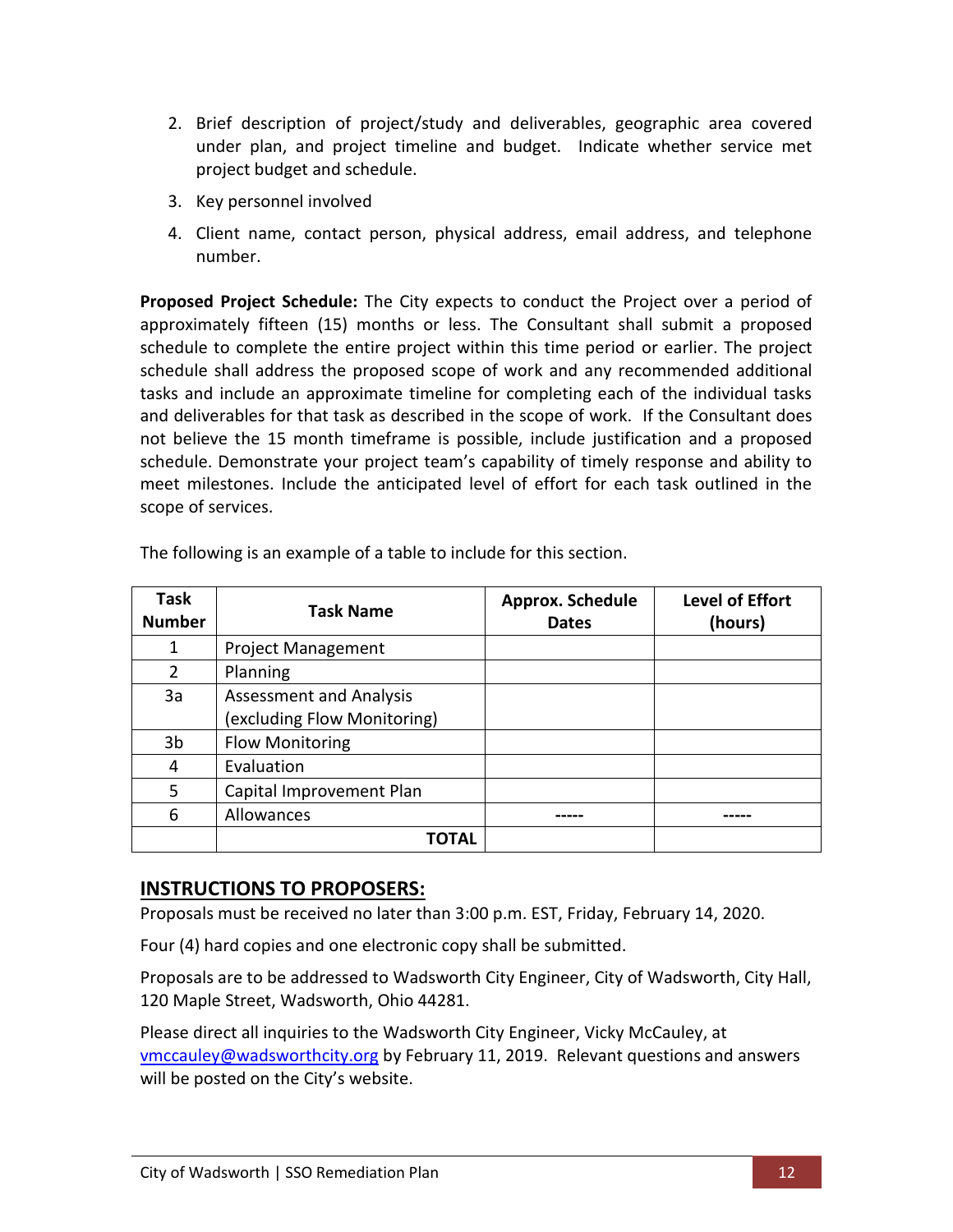## **SELECTION PROCESS:**

Upon completion of the scoring and ranking of the written submittals, the City may make a selection based on the following selection criteria. Alternately, the City may select the top ranked firms to deliver a presentation to provide further clarification of their capabilities, experience, and approach. The City reserves the right to reject any or all proposals and to waive any and all irregularities to choose the firm which, in the City's opinion, best serves the City's interests.

## **SELECTION CRITERIA:**

Proposal will be evaluated based on completeness of the items identified in this RFQ and the extent to which the Consultant is likely to be able to achieve the desired results. Proposals will be evaluated based on the following criteria.

| <b>Proposal Section</b>                    | <b>Available Points</b> |  |
|--------------------------------------------|-------------------------|--|
| <b>Project Understanding</b>               | 10                      |  |
| Project Approach                           | 20                      |  |
| <b>Project Manager Qualifications</b>      | 20                      |  |
| <b>Team Qualifications</b>                 | 20                      |  |
| Comparable Project Experience              | 20                      |  |
| Proposed Project Schedule, Level of Effort | 10                      |  |
| <b>Understanding and Availability</b>      |                         |  |
| <b>Total</b>                               | 100                     |  |

# **CONSULTANT SELECTION SCHEDULE:**

A following schedule has been established for conducting this consultant selection process. The City reserves the right, however, to modify this schedule at any time.

| Proposals Due                            |  |
|------------------------------------------|--|
| Interviews and Presentations if required |  |
| <b>Consultant Selection</b>              |  |
| <b>Consultant Contract Award</b>         |  |
| <b>Project Deadline</b>                  |  |

February 14, 2020 February 26-March 6, 2020 March 9, 2020 March 31, 2020 June 1, 2021

# **ATTACHMENTS or LINKS:**

Sanitary Overflow Initiative SSO Observations - Block and String method NPDES Permit #3PD00022\*TD Excerpt 2007 Comprehensive Sanitary Sewer Plan